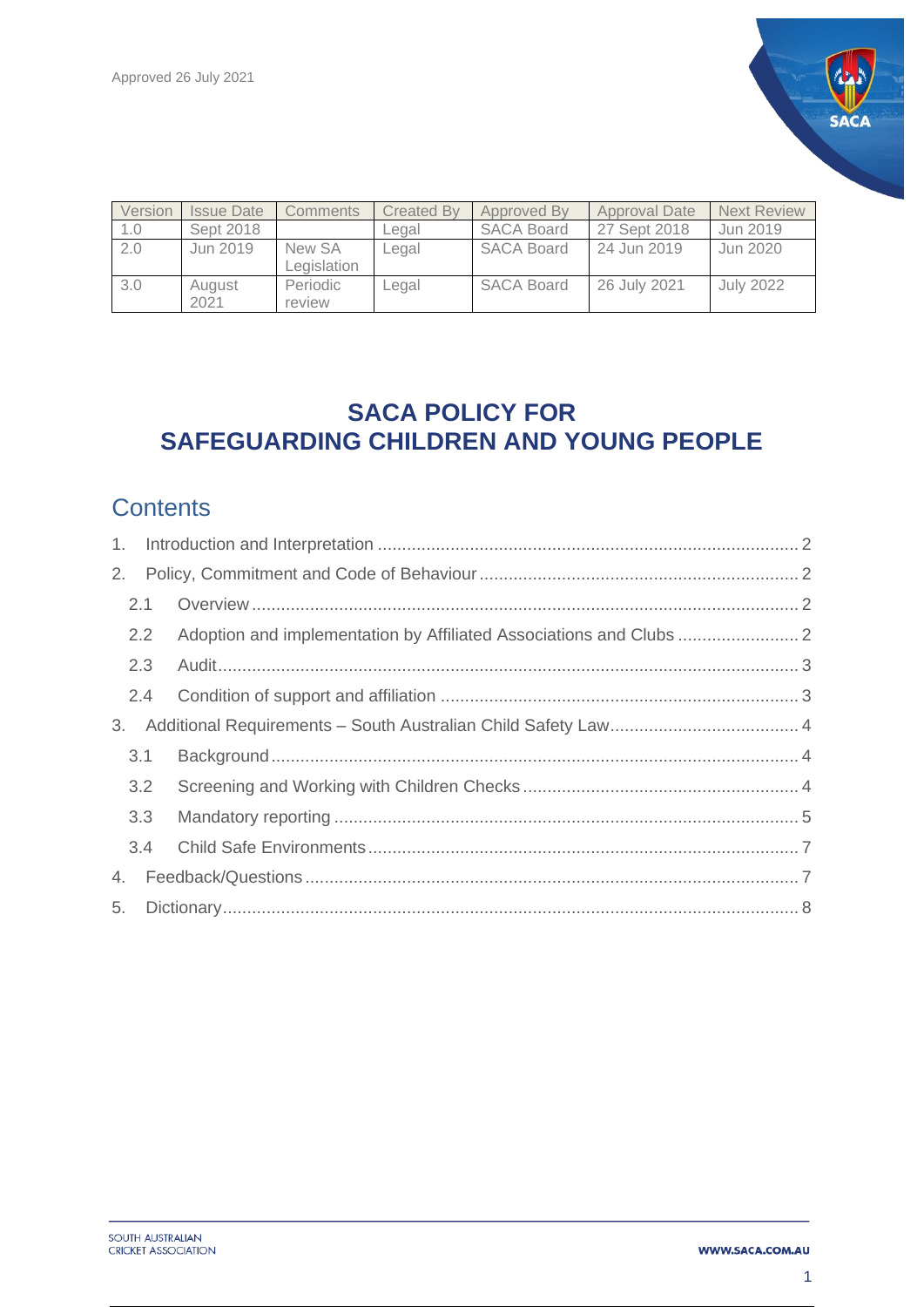# <span id="page-1-0"></span>1. Introduction and Interpretation

- a) This Policy should be read in conjunction with Australian Cricket's Policy for Safeguarding Children and Young People, Australian Cricket's Commitment to Safeguarding Children and Young People (contained within the Policy for Safeguarding Children and Young People) and Australian Cricket's Code of Behaviour for Looking After Our Kids for Affiliated Associations and Clubs, and related supporting resources, all accessible at [https://cricketaustralia.com.au/about/safeguarding/safeguarding-kids.](https://cricketaustralia.com.au/about/safeguarding/safeguarding-kids)
- b) Capitalised terms used in this Policy are defined in section 5.

# <span id="page-1-1"></span>2. Policy, Commitment and Code of Behaviour

### <span id="page-1-2"></span>2.1 Overview

- a) Children and Young represent the future of the game of cricket. The wellbeing of Children and Young People is of paramount importance, and SACA is committed to providing them with a safe environment when participating in cricket.
- b) To that end, SACA has adopted:
	- i. Australian Cricket's Policy for Safeguarding Children and Young People;
	- ii. Australian Cricket's Commitment to Safeguarding Children and Young People (contained within the above Policy); and
	- iii. Australian Cricket's Code of Behaviour for Looking After Our Kids for Australian Cricket Personnel.

These documents establish a single, consistent national framework for safeguarding Children and Young People, which applies comprehensively to stakeholders involved in cricket in Australia.

### <span id="page-1-3"></span>2.2 Adoption and implementation by Affiliated Associations and Clubs

- a) SACA requires that all Affiliated Associations and Clubs must adopt, implement and comply with:
	- i. the SACA Policy for Safeguarding Children and Young People (*this Policy*);
	- ii. Australian Cricket's Policy for Safeguarding Children and Young People;
	- iii. Australian Cricket's Commitment to Safeguarding Children and Young People; and
	- iv. Australian Cricket's Code of Behaviour for Looking After Our Kids for Affiliated Associations and Clubs

#### (together, the *Safeguarding Children and Young People Framework*).

b) These documents may be accessed at [https://www.saca.com.au/about/about/policies.](https://www.saca.com.au/about/about/policies) The national documents can also be accessed at the Safeguarding Children and Young People Website.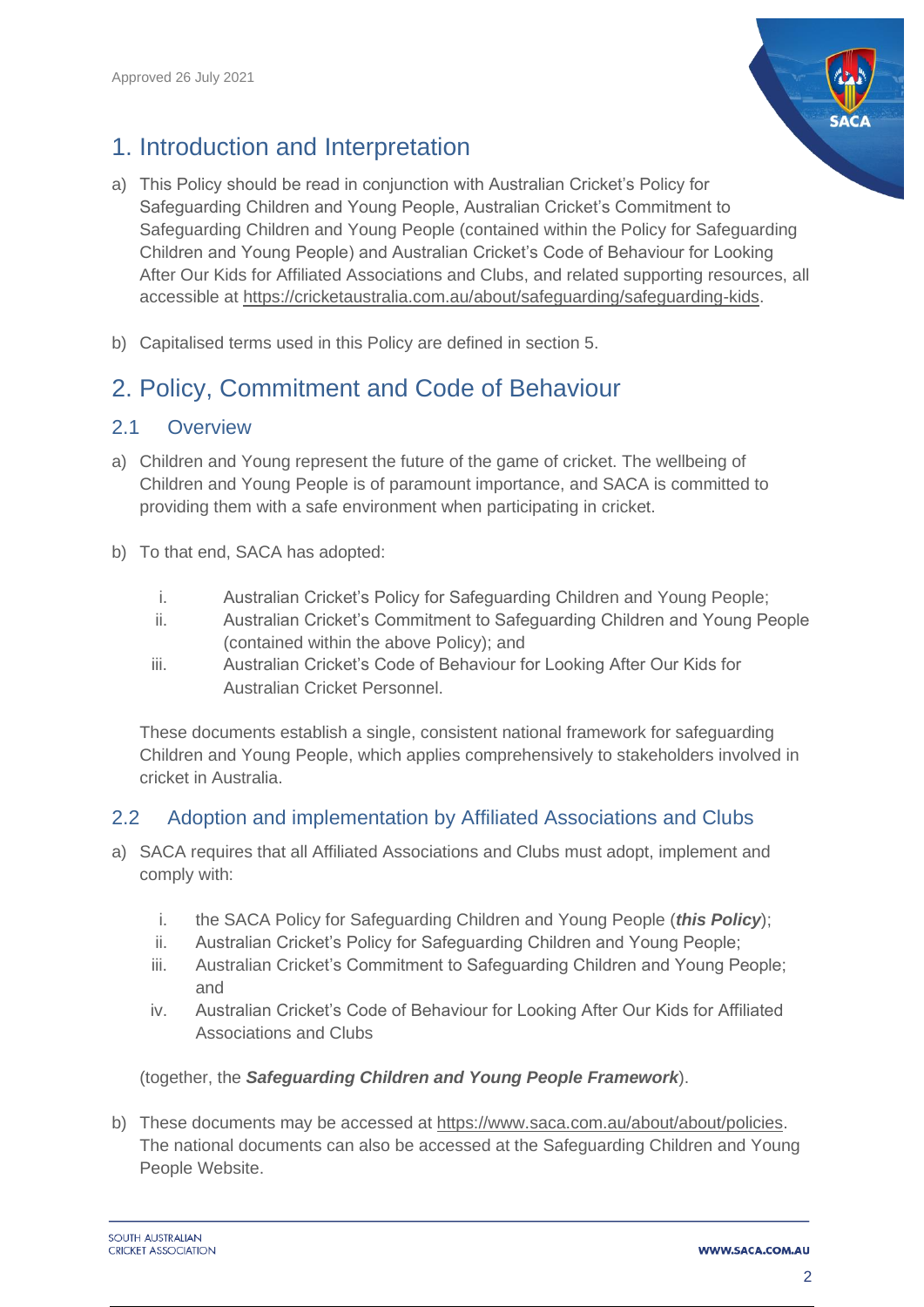- c) To formally adopt the Safeguarding Children and Young People Framework, an Affiliated Association or Club must annually pass a resolution at a committee meeting or otherwise annually pass a resolution in accordance with its Constitution or Rules of Incorporation. Where permitted by its Constitution or Rules of Incorporation, this could include the passage by its committee of a circular resolution (e.g. via email).
- d) Affiliated Associations and Clubs must annually confirm their adoption of the Safeguarding Children and Young People Framework in writing, in the manner advised by SACA.
- e) The Safeguarding Children and Young People Website contains supporting resources, including an Action Plan, designed to assist Affiliated Associations and Clubs with adopting and implementing the Safeguarding Children and Young People Framework. Affiliated Associations and Clubs must follow all steps set out in the Action Plan and should utilise the other supporting resources as required.
- f) SACA is committed to assisting Affiliated Associations and Clubs with this process.

### <span id="page-2-0"></span>2.3 Audit

- a) Adoption, implementation and compliance with the Safeguarding Children and Young People Framework may be audited by SACA from time to time.
- b) Affiliated Associations and Clubs must on SACA's request provide access to documents, information, premises, systems or personnel of the Affiliated Association or Club as reasonably necessary to undertake the audit.
- c) If notified by SACA in writing, Affiliated Associations and Clubs may be required to undertake remedial action, process improvement, training or other actions in order to achieve compliance with the Safeguarding Children and Young People Framework.

### <span id="page-2-1"></span>2.4 Condition of support and affiliation

- a) SACA may take into account the compliance or non-compliance by an Affiliated Association or Club with the Safeguarding Children and Young People Framework, when determining whether or not to provide assistance or support to that Association or Club. For example, SACA may (amongst other requirements) require that compliance be demonstrated as a condition of awarding grant funding or providing letters of support to an Affiliated Association or Club.
- b) Significant or ongoing non-compliance with the Safeguarding Children and Young People Framework may result in an Affiliated Association or Club being removed from affiliation with SACA.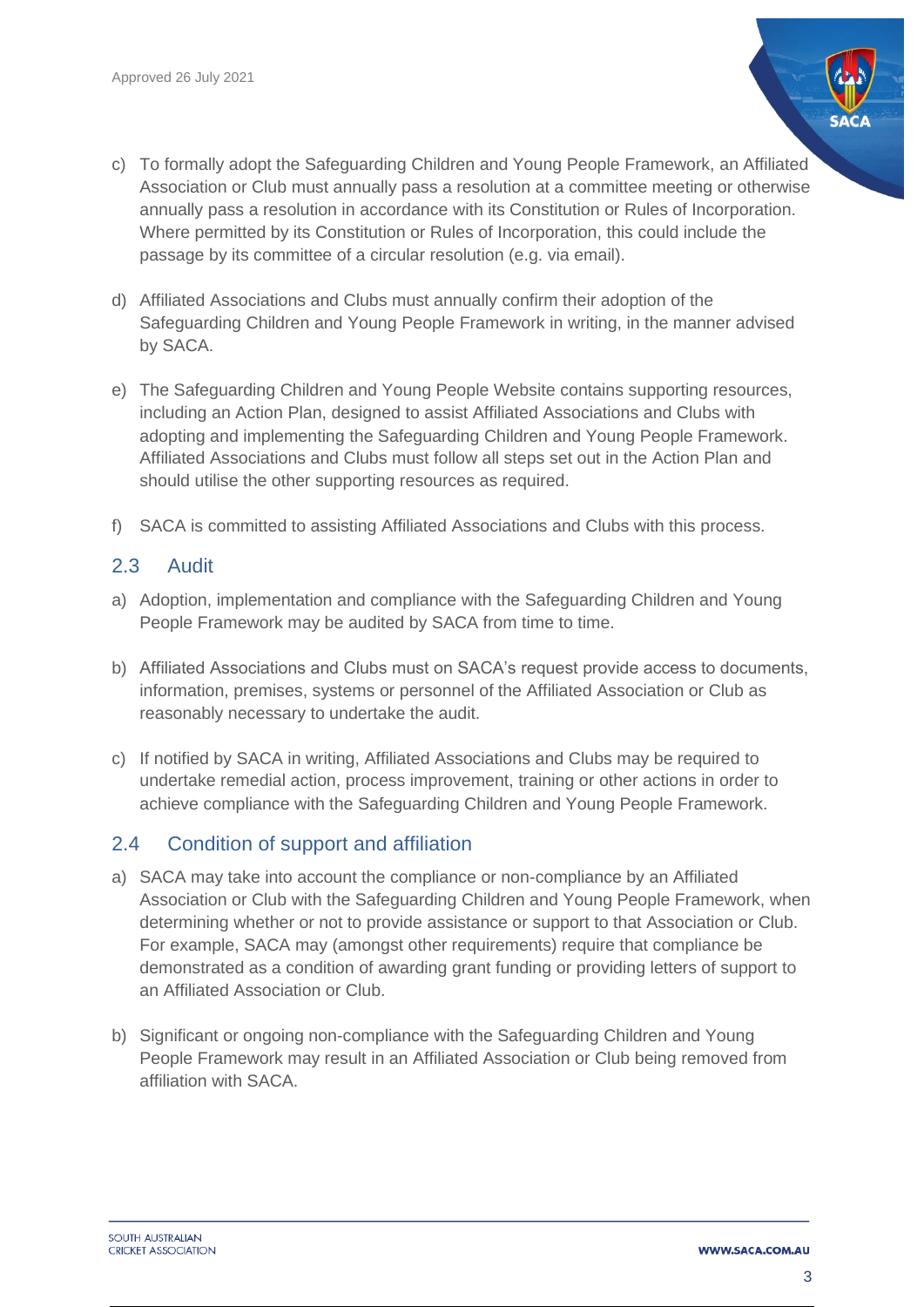

# <span id="page-3-0"></span>3. Additional Requirements – South Australian Child Safety Law

### <span id="page-3-1"></span>3.1 Background

- a) The Safeguarding Children and Young People Framework applies generally across cricket organisations in Australia, but it acknowledges that there are differences in the child-safety laws which apply in each jurisdiction.
- b) In South Australia, relevant child safety laws are set out in the *Children and Young People (Safety) Act 2017* (SA), *Children and Young People (Safety) Regulations 2017* (SA), *Child Safety (Prohibited Persons) Act 2016* (SA) and the *Child Safety (Prohibited Persons) Regulations 2019* (SA) (collectively, the *Child Safety Law*).
- c) All Affiliated Clubs and Associations, and their Cricket Participants, must comply with the Child Safety Law.
- d) The Safeguarding Children and Young People Framework, and in particular Australian Cricket's Policy for Safeguarding Children and Young People and this Policy must also be read, interpretated and applied with reference to, and in conjunction with, the Child Safety Law.
- e) Section 3 of this Policy supplements the Safeguarding Children and Young People Framework by providing guidance on the Child Safety Law in South Australia. (This is intended as general summary and guidance only, and is current as at the date of this Policy. Consult the legislation and the relevant government department directly for full and up to date details.)

## <span id="page-3-2"></span>3.2 Screening and Working with Children Checks

- a) As noted in sections C5 and C6 of Annexures C of Australian Cricket's Policy for Safeguarding Children and Young People, Working with Children Check regimes apply throughout Australia but differ from jurisdiction to jurisdiction.
- b) In South Australia, the relevant laws are set out in the *Child Safety (Prohibited Persons) Act 2016* (SA) and the *Child Safety (Prohibited Persons) Regulations 2019* (SA).
- c) Affiliated Associations and Clubs:
	- i. with significant membership of, or involvement by, Children and Young People; or ii. who provide coaching to Children and Young People,

must ensure that their employees, volunteers and contractors who work with, or may be expected to come into regular contact with, Children and Young People have a current Working with Children Check in place.

d) A person must not work with children (whether as an employee, volunteer or contractor) unless they have a current Working with Children Check and are not prohibited from working with Children and Young People.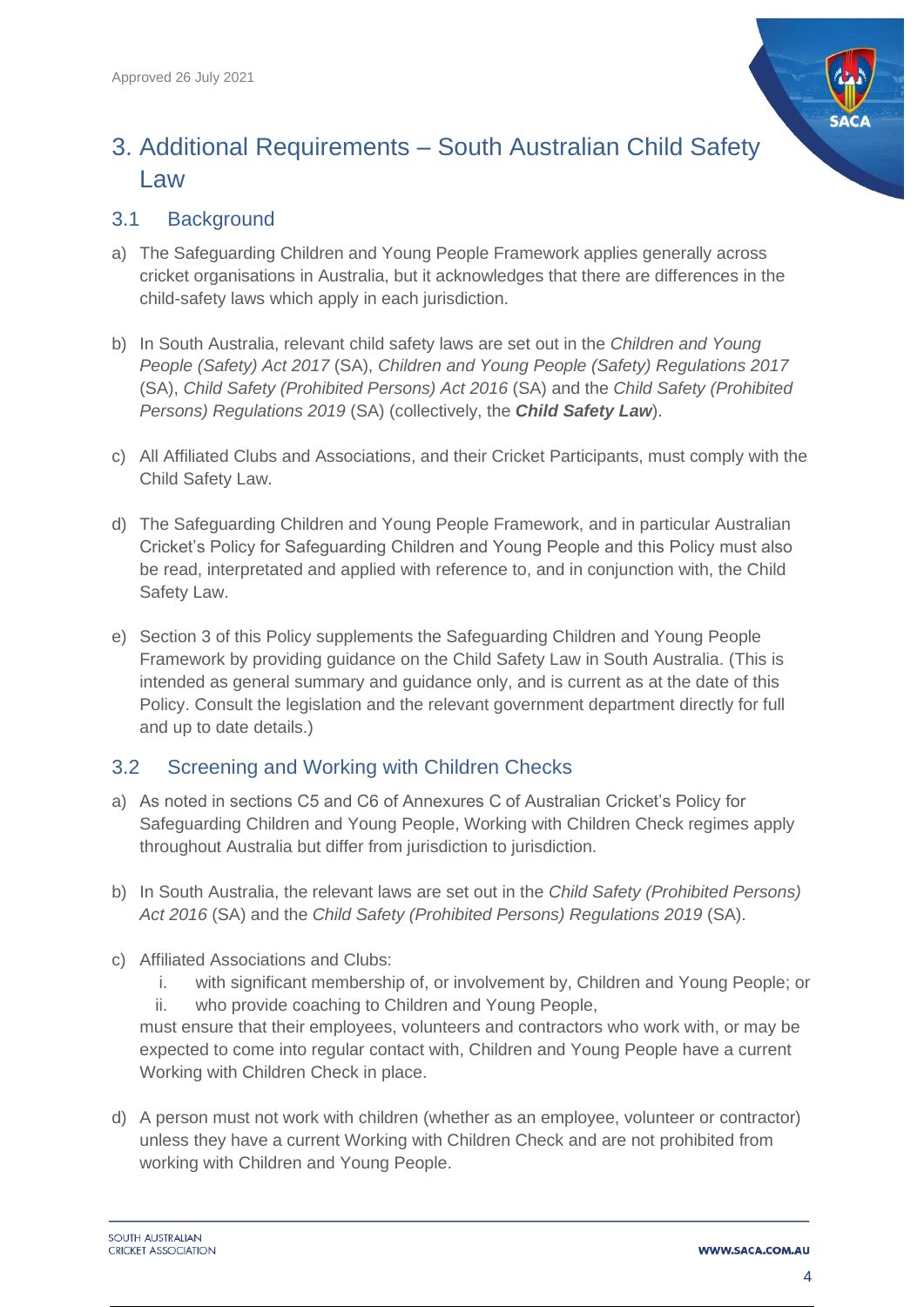- e) An Affiliated Association or Club must not engage a person to work with Children and Young People (whether as an employee, volunteer or contractor) if they do not have a current Working with Children Check, or if they are prohibited from working with Children and Young People.
- f) Contravention of these prohibitions is an offence, punishable by fines of up to \$120,000 and/or imprisonment for 1 year.
- g) Working with Children Check screening is undertaken through the Department of Human Services Screening Unit (follow the application process at [https://screening.sa.gov.au/\)](https://screening.sa.gov.au/).
- h) Working with Children Check applications are free for volunteers, and may be lodged directly by the individual, or may be initiated by an Affiliated Association or Club on the individual's behalf.
- i) Persons undertaking child-related work at an Affiliated Association or Club must, if requested by a parent or guardian of a Child or Young Person, provide the parent or guardian with the person's full name and their Working with Children Check reference number, to enable the parent or guardian to verify the person's Working with Children Check status.
- j) Affiliated Associations and Clubs should bear in mind that a Working with Children Check that does not result in a person being prohibited from working with children is not proof of good character, and is not proof that the person does not pose a risk to Children and Young People. The Working with Children Check is simply an assessment of prior conduct and does not, of itself, satisfy the Affiliated Association or Clubs' obligations to ensure that they are providing a safe environment for Children and Young People (in relation to which, refer to section 3.4 below).
- k) Affiliated Associations and Clubs must keep adequate records of all Working with Children Checks associated with its employees and volunteers. Refer to section C.2 of Annexure C of the Australian Cricket's Policy for Safeguarding Children and Young People for further details on record-keeping requirements.
- l) Further information on the South Australian Working with Children Check regime may be found at [https://screening.sa.gov.au/types-of-check/new-working-with-children-checks.](https://screening.sa.gov.au/types-of-check/new-working-with-children-checks)

### <span id="page-4-0"></span>3.3 Mandatory reporting

a) Section 10 and Annexure B of the Australian Cricket's Safeguarding Our Children and Young People Policy sets a *Procedure for Handling Complaints and Allegations about Prohibited Conduct*. This Procedure must be followed by Affiliated Associations and Clubs and their Cricket Participants.

(NOTE: Refer to Australian Cricket's Policy for Safeguarding Children and Young People for the full definition of "Prohibited Conduct", but in summary this term refers to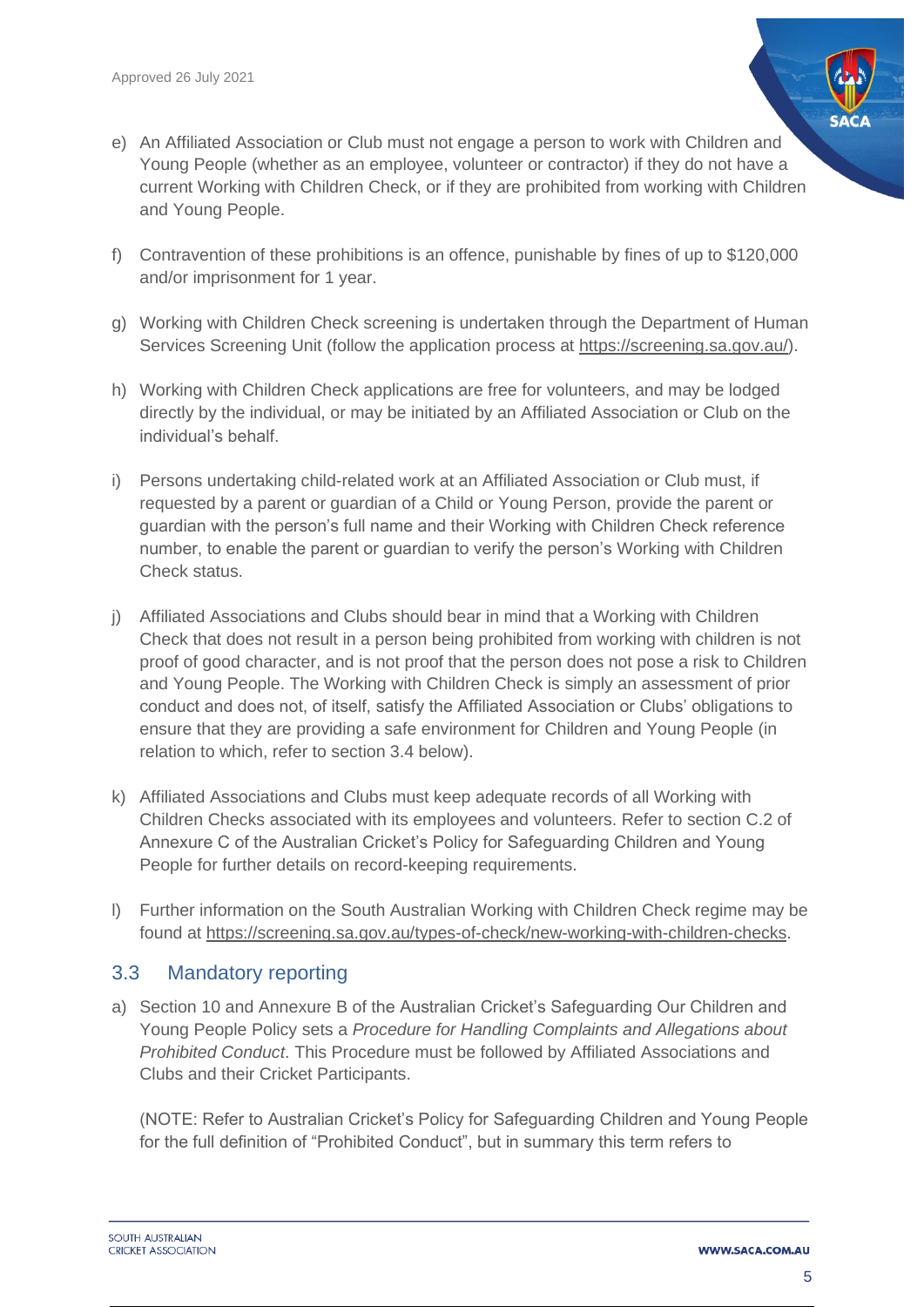

inappropriate conduct in relation to Children and Young People, including child abuse, grooming, sexual misconduct and conduct relating to child pornography.)

- b) In addition, Affiliated Associations and Clubs and their Cricket Participants must be aware of South Australian mandatory reporting laws under the *Children and Young People (Safety) Act 2017* (SA).
- c) Employees of, or volunteers in, organisations that provide sporting or recreational services to Children and Young People (i.e. such as Affiliated Associations and Clubs) are "mandated notifiers" if they provide sporting or recreational services directly to Children and Young People, or if they manage or supervise the provision of such services.
- d) Mandated notifiers are required by law to notify the Department for Child Protection via the **Child Abuse Report Line, Ph: 13 14 78**, if they suspect on reasonable grounds that a Child or Young Person is, or may be, at risk and the suspicion is formed in the course of the person's work (whether paid or voluntary) or in carrying out official duties.
- e) By way of general guidance, reporting obligations arise where there is "*a reasonable suspicion*" that a Child or Young Person may be "*at risk*". Under the Child Safety Law, a Child or Young Person is taken to be "*at risk*" if they have suffered relevant "*harm*" or there is a reasonable likelihood they will suffer relevant "*harm*". "*Harm*" in that context means physical or psychological harm including (but not limited to) such harm caused by "sexual, physical, mental or emotional abuse or neglect".

(NOTE: Under the Child Safety Law, psychological harm "*does not include emotional reactions such as distress, grief, fear or anger that are a response to the ordinary vicissitudes of life*".)

- f) Reasonable grounds to report suspected abuse and/or neglect may include:
	- i. when your own observations of a particular child's behaviour and/or injuries lead you to suspect a child is, or may be, at risk of harm
	- ii. when a child tells you they have been harmed
	- iii. a child telling you that they know of someone who has been harmed (they may possibly be referring to themselves)
	- iv. when your own observations about the behaviour of the child, or their adult caregivers, give you cause to suspect that a child is being, or is at risk of being harmed
	- v. when you hear about it from someone who is in a position to provide reliable information, perhaps a relative or friend, neighbour or sibling of a child who is at risk.
- g) It is an offence to prevent a person from discharging the obligation of mandatory reporting through threat, intimidation or unfavourable treatment.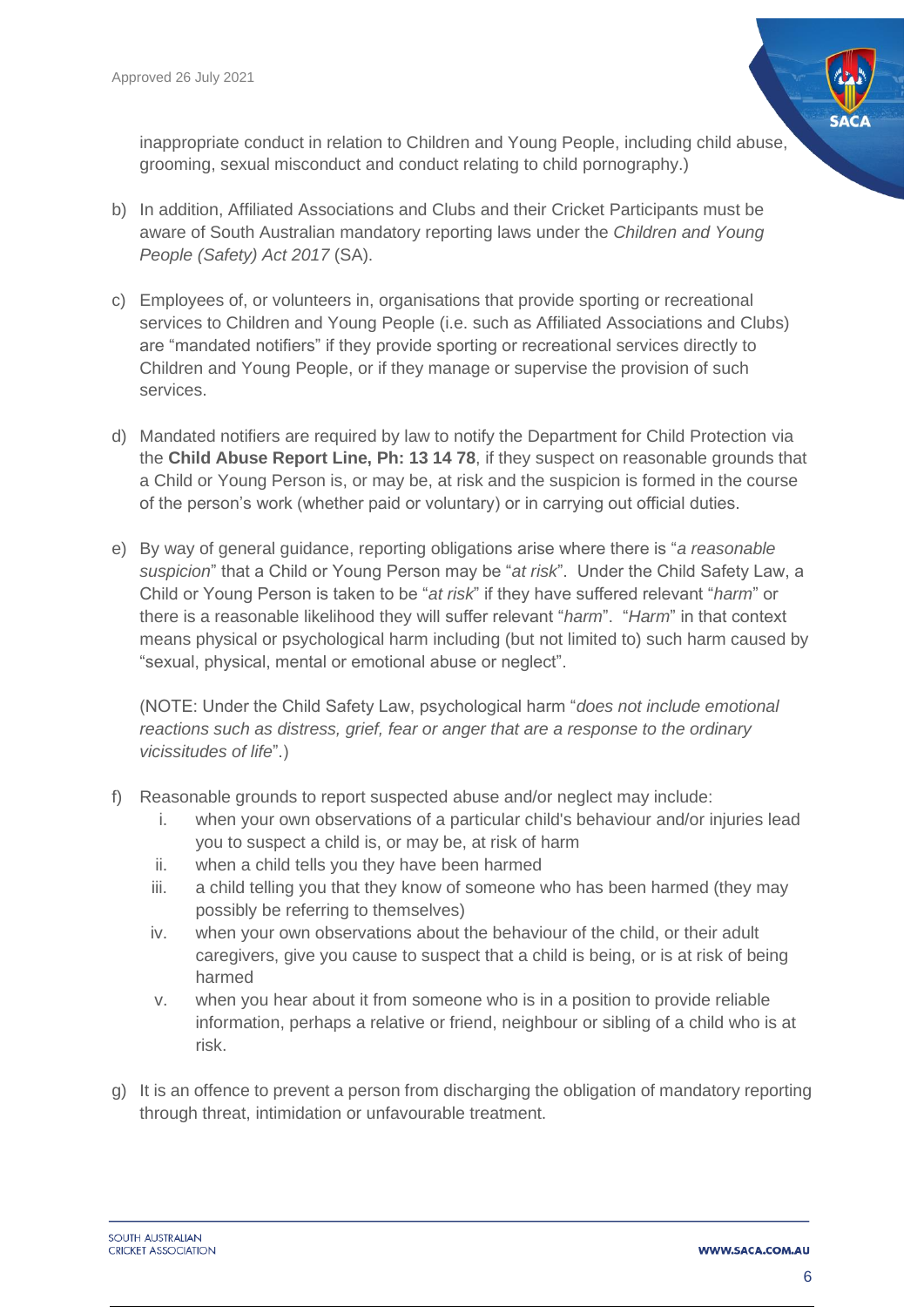- h) There is no legal requirement for a mandatory reporter to be trained. Rather, everyone in the roles referred to in section 3.3(c) has a legal responsibility to report (irrespective of whether or not they have had mandatory notification training).
- i) Further information on reporting child abuse, including information about the indicators of abuse, may be found on the Department for Child Protection's website at [https://www.childprotection.sa.gov.au/reporting-child-abuse.](https://www.childprotection.sa.gov.au/reporting-child-abuse)

### <span id="page-6-0"></span>3.4 Child Safe Environments

- a) Under the *Children and Young People (Safety) Act 2017*, Affiliated Associations and Clubs:
	- i. with significant membership of, or involvement by, Children and Young People; or
	- ii. who provide coaching to Children and Young People,
	- must:
		- iii. prepare or adopt policies and procedures designed to ensure that safe environments for Children and Young People are established and maintained; and
		- iv. lodge (or have a representative body such as SACA lodge on its behalf) a statement with the Department of Human Services certifying that these child safe environment policies and procedures are in place.
- b) Adoption and implementation of the Safeguarding Children and Young People Framework will assist Affiliated Associations and Clubs to meet these obligations.
- c) To be included on SACA's Child Safe Environments Compliance Statement, Affiliated Clubs and Associations must complete SACA's affiliation requirements in the stipulated timeframe (as annually communicated by SACA).
- d) Failure to do so means that a club / association will need to separately and independently lodge a compliance statement of its own, confirming its compliance (assuming appropriate compliance steps have been taken). Failure to lodge a compliance statement can result in a fine up to \$10,000.
- e) Further information about child safe environments may be found on the Department of Human Services' website at https://dhs.sa.gov.au/services/community-and-familyservices/child-safe-environments.

# <span id="page-6-1"></span>4. Feedback/Questions

Please direct feedback or questions about this Policy to:

- a) a SACA Member Protection Information Officer, contact details at [https://www.cricketaustralia.com.au/about/safeguarding/member-protection;](https://www.cricketaustralia.com.au/about/safeguarding/member-protection) or
- b) SACA Reception (Phone: 08 8300 3800 / Email: [SACAReception@saca.com.au\)](mailto:SACAReception@saca.com.au)